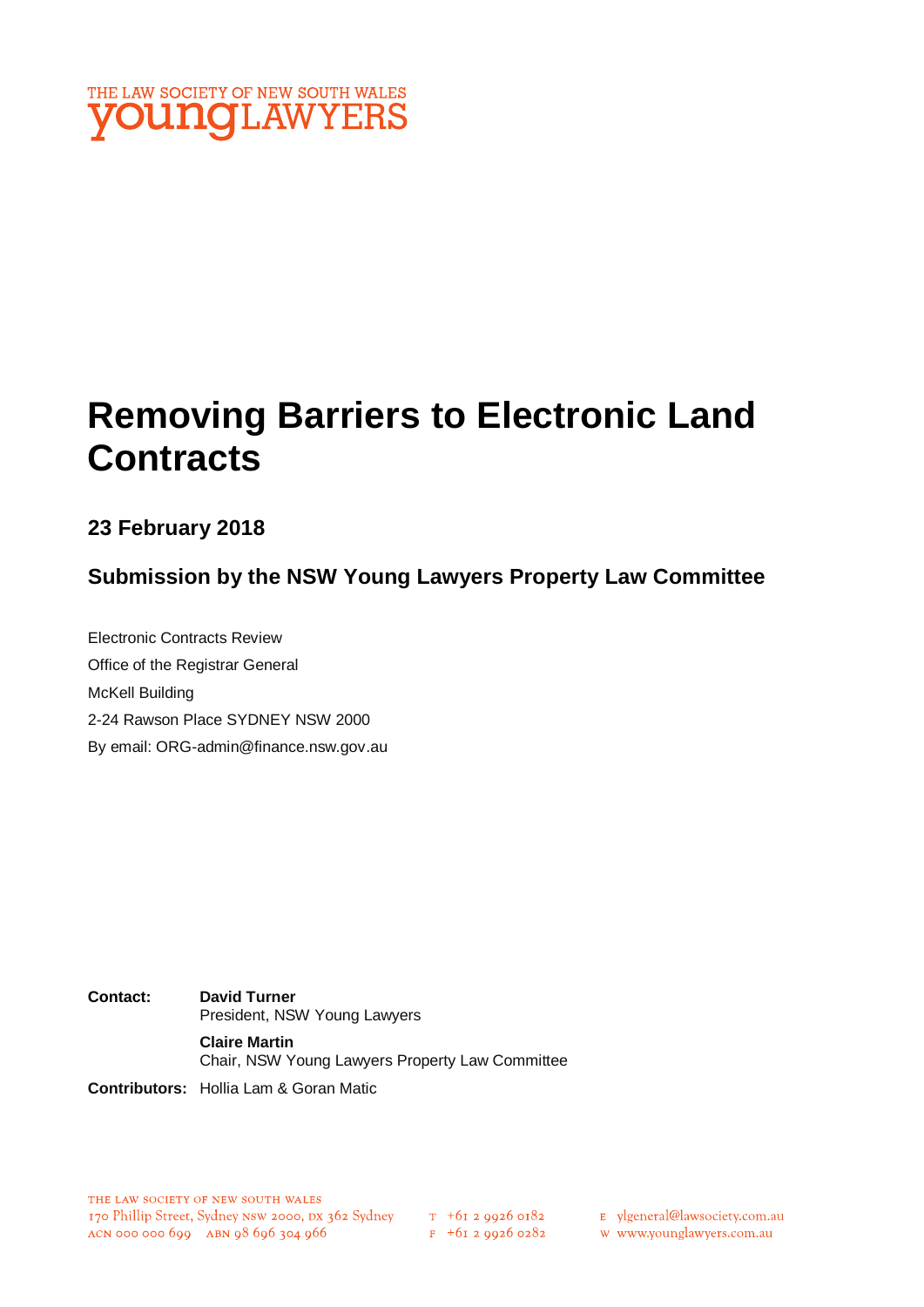The NSW Young Lawyers Property Law Committee (Committee) makes the following submission in response to the Removing Barriers to Electronic Land Contracts – Discussion Paper.

## **NSW Young Lawyers**

NSW Young Lawyers is a division of The Law Society of New South Wales. NSW Young Lawyers supports practitioners in their professional and career development in numerous ways, including by encouraging active participation in its 15 separate committees, each dedicated to particular areas of practice. Membership is automatic for all NSW lawyers (solicitors and barristers) under 36 years and/or in their first five years of practice, as well as law students. NSW Young Lawyers currently has over 15,000 members.

The NSW Young Lawyers Property Law Committee (**Committee**) comprises members interested in all aspects of property law. The Committee coordinates property-related Continuing Professional Development (CPD) Programs and keep property practitioners informed by providing regular information bulletins regarding legislative changes, important judicial decisions and current matters of interest in the property industry. The Committee also provides a networking platform for students and lawyers working across all aspects of property law.

### **Q1 Should the formal requirements for registry instruments, such as mortgages and leases, be reviewed so that they can be created wholly by electronic means?**

Yes. All forms and applications to be lodged with NSW Land Registry Services (LRS) should be reviewed so that the conveyancing process and/or any other property law transactions can be made by purely electronic means, which will be less costly and more efficient for stakeholders, including LRS, vendors, purchasers and mortgagees.

## **Q2 Does the Verification of Identity (VoI) regime replace the need for witnessing for all land registry documents?**

The Committee submits that the VoI regime does not replace the need for witnessing for all land registry documents at this point in time. VoI would need to be conducted specifically in relation to the land registry document being eSigned on behalf of a client.

Practitioners can verify someone's identity under the VoI regime, however that does not mean that the practitioner witnessed that person signing the relevant document. The Committee submits that a witness is still required, even though the transaction can be completed and documents witnessed electronically.

There is also a need to witness documents in more complicated transactions - for example, those involving put and call options and agreements for lease.

Further, Powers of Attorney must be witnessed in order to be registered.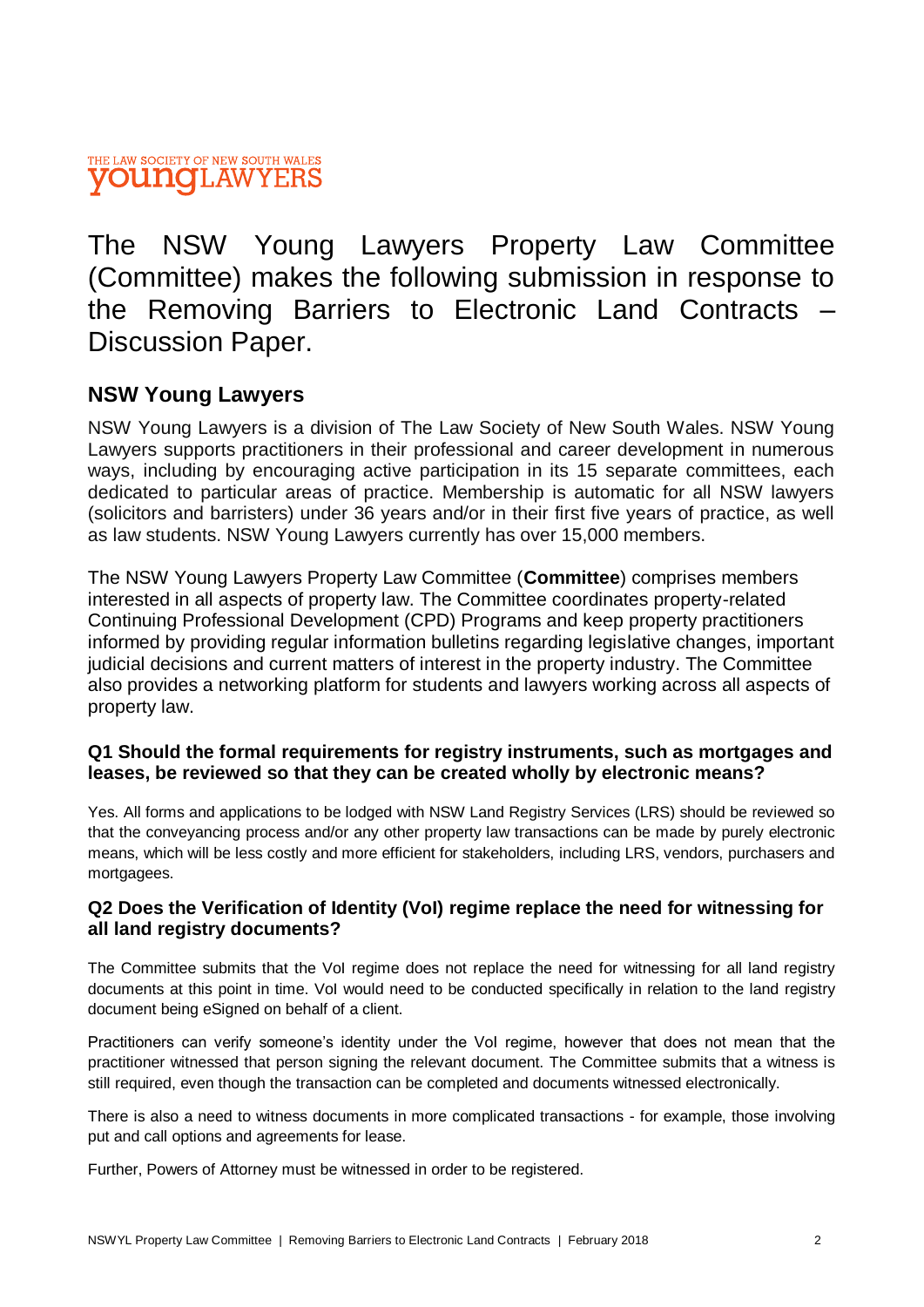

#### **Q3 Are there any other gaps or uncertainties that need to be resolved to allow land transactions to be fully electronic?**

Yes. The Committee notes that some conveyancing and law firms are not yet subscribers to PEXA and some mortgagees do not appear to be fully familiar with PEXA at this stage.

The purchaser declaration form should be an extensive and/or combined form with first home owner grant, stamp duty exemption and off-the-plan declaration forms so that clients do not need to complete the same information in multiple forms for multiple purposes.

It would be preferable to facilitate an online collection of information where purchasers can select options that are relevant to their unique transaction to avoid re-keying the same data. Victoria has mandated the electronic collection of stamp duty data, and in the experience of our members, this system is much easier to use.

#### **Q4 Should legislation intervene to regulate the use of electronic contracts in conveyancing, or is this a matter best left for conveyancing practice to develop within the current framework?**

The Committee submits that the current legislation is adequate, and recommends that parties should have the flexibility to select their preferred form of contract, as conveyancing is not just the end process for a transaction.

#### **Q5 Have you used electronic contracts? What, if any, obstacles did you encounter in the electronic process?**

Yes. Practitioners have found issues arise with getting counterparties to agree to the use of electronic contracts, as well as difficulties in agreeing to settle using the PEXA platform.

We also note that there is a perception among some clients, particularly international clients that it may be 'safer' or more secure to print a contract out and have it externally translated rather than rely on practitioners pressing a button and/or just signing on the screen.

Some clients prefer eSigning eContracts as it eliminates the time-consuming and inconvenient task of sending original documents around the world by courier.

#### **Q6 If you have been reluctant to use electronic contracts, what are your concerns?**

The Committee does not have a concern with the use of electronic contracts. However, we note that sometimes it is hard to send the electronic contracts to multiple parties in the negotiation phase. We consider that a technological solution to this issue, such as an electronic negotiation platform, would be appropriate.

There is also a potential for contracts to be misunderstood due to inaccurate translation by translation software, particularly regarding legal terminology. This may be an issue as the potential purchasers rapidly widens to a global market, and the Committee recommends that research and development are undertaken to remedy this.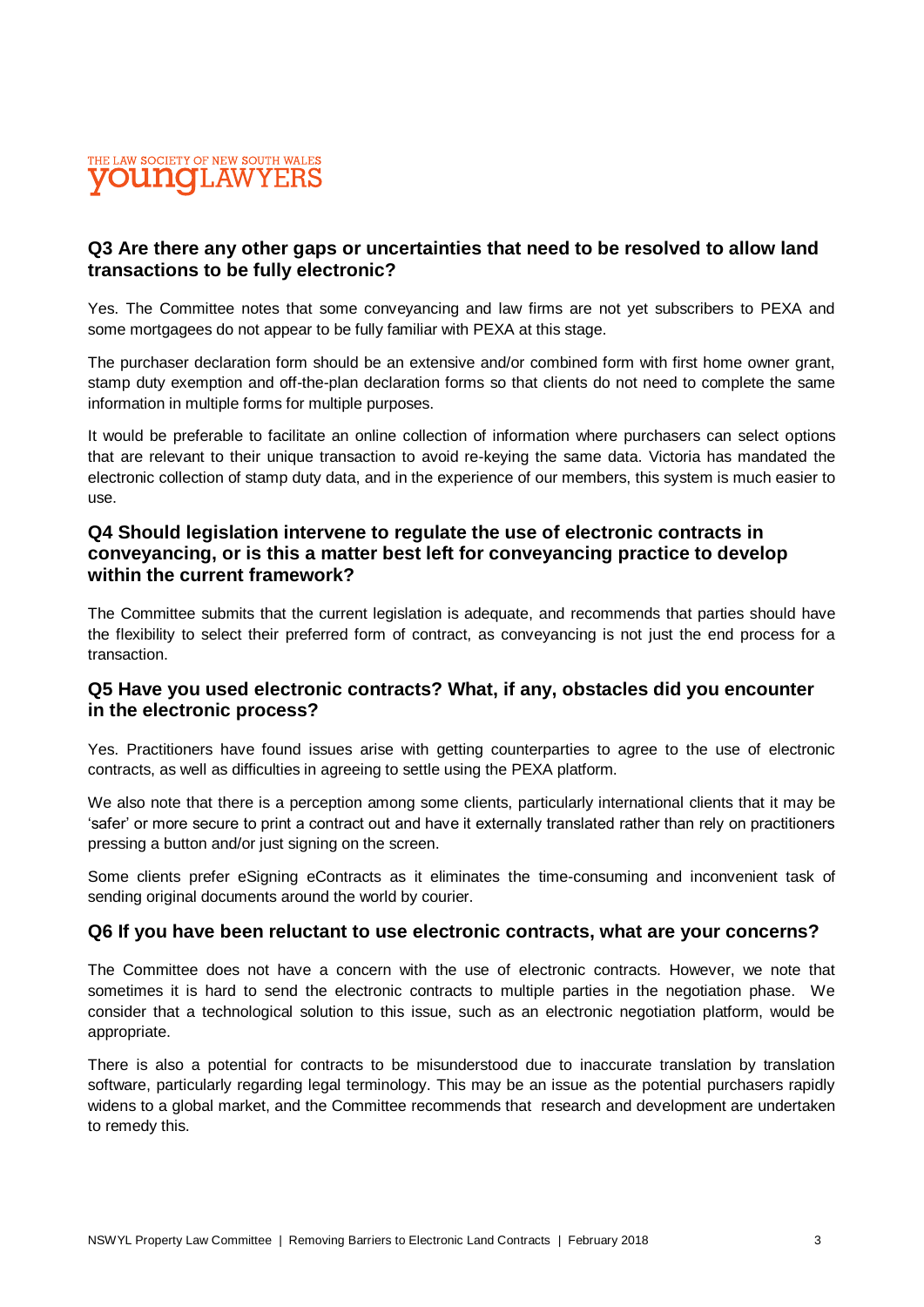

#### **Q7 Should the Sale of Land Regulation provide an alternative, electronic means of providing the prescribed documents? If so, should this be in a particular format?**

The Committee recommends that the regulations provide that vendors who intend to sell their properties should notify the government and if there is any disclosure requirement, the government will automatically notify the Purchaser (after they have signed the contract). The information should also be available online and in a form which can be printed out.

The Committee submits that the State government should bear the burden of consolidating all the information that its departments hold to maintain a central register of information. This will ensure greater transparency over what information is available and allow the update of multiple departments from a single up-to-date source.

#### **Q8 Electronic contracts may be cheaper and easier for a vendor's solicitor to prepare, but do they provide any form of consumer protection for buyers?**

The Committee submits that electronic contracts provide the same level of protection as paper contracts.

#### **Q9 Are contracts 'available' at the time a property is marketed, if only in electronic format?**

Yes, a document is not deemed invalid just because it is in a digital format. For example, a tablet computer could be on display at an auction where all parties can view the contract and email a copy to their own devices.

#### **Q10 Should vendors be permitted to pass on printing and associated costs to a purchaser who cannot receive documents electronically?**

Yes, a vendor should not have to incur the cost of paper, printing or paying an agent to physically exchange when digital means are available. The Committee notes a similar practice exists in that a vendor can charge the purchaser a fee if they elect to settle the purchase outside of the office of the vendor's solicitor.

### **Q11 Should there be any further protections for a purchaser if disclosure is made electronically (such as a longer cooling off period to enable the electronic file to be considered by a solicitor or conveyancer)?**

No. Electronic Contracts are easier to read, mark-up (including by bookmarking certain pages), and draft correspondence simultaneously.

#### **Q12 What methods of electronic signature are appropriate for sale of land contracts?**

There are many eSigning services including Echo Sign, HelloSign, Topaz, Capterra, Adobe, SkySignature, Secured Signing, Right Signature, IdenTrust and DocuSign. Practitioners need to find the right product that suits their needs and budget.

The Committee recommends that any software provider be ISO 27001-certified and SSAE 16-certified (SOC 1 and SOC 2) and internationally tested.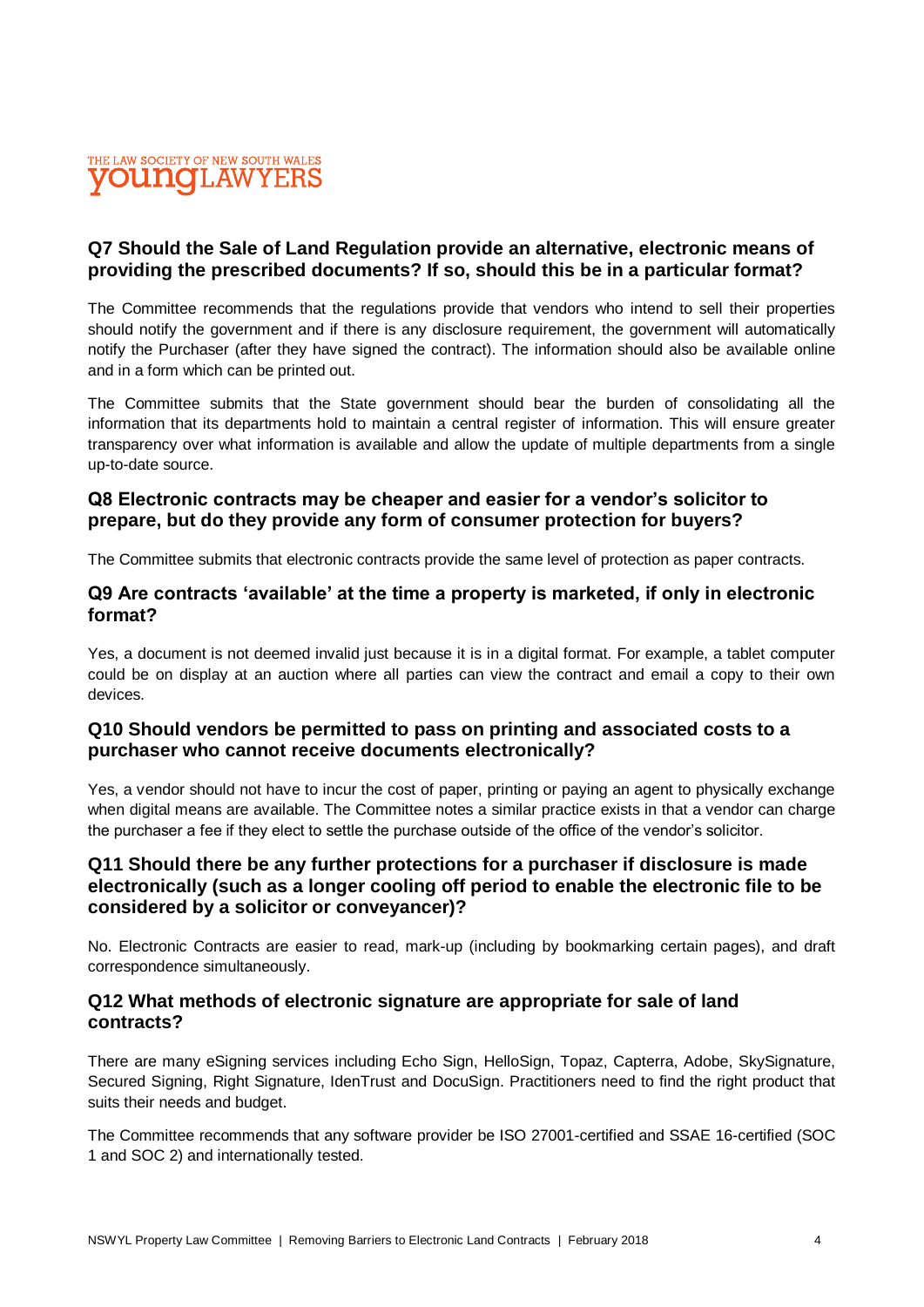

### **Q13 Is there a need to clarify the appropriate methods to identify a signatory to an electronic contract, or whether that person had authority to sign?**

The Committee recommends that the same identification steps that apply when signing a paper contract should apply to electronic contracts. The eSigning platforms are a tool to facilitate the execution of a document and do not replace the whole system.

#### **Q14 Should there be a witnessing requirement for electronically signed contracts? How might this be achieved in an electronic environment?**

Given the concerns over unauthorised signing of electronic contracts, the Committee submits that requiring a witness to attest to the signing provides greater certainty and security in commercial and non-commercial transactions that the person signing is either authorised or consents to be bound by the contract.

Some electronic conveyancing platforms offer witnesses the ability to sign or complete data fields for the same contract at the same time (session) as the vendor and/or purchaser. These platforms also authenticate the witnesses signatures as all electronic conveyancing platforms can track the time and place of each specific action in the signing process through the use of geolocation software, and the IP address of the signatory's computer.<sup>1</sup>

#### **Q15 Is a formal exchange of contract relevant where contracts are formed electronically? If so, how can exchange be affected?**

A formal process of contract formation is necessary for all electronic contracts.

If the electronic conveyancing platform clearly demonstrates the intention of both parties to be bound by the terms of the electronic contract then formal "eExchange" can take place once the contract is dated and usually once the deposit is paid.

The Committee recommends that there should be a process to replace physical exchange which creates or forms a binding contract.

#### **Q16 How can the parties' intention be clearly determined without a formal exchange process?**

The Committee recommends that a simple solution that removes some of the uncertainty in the contractual relationship is to have the parties to the contract confirm they have exchanged contracts by ticking a box which appears after they electronically sign the contract.

The text in the box should state that by clicking the box the vendor/purchaser agrees to be bound and recognises formal exchange has taken place. This is commonly referred to as a 'Click-wrap' Contract. It requires the person executing the contract to accept the terms before being able to proceed to eSigning.

<sup>1</sup> Diccon Loxton, 'Not worth the Paper They're not Written on? Executing Documents (Including Deeds) Under Electronic Documentation Platforms: Part A'. (2017) 91 ALJ 133, 135.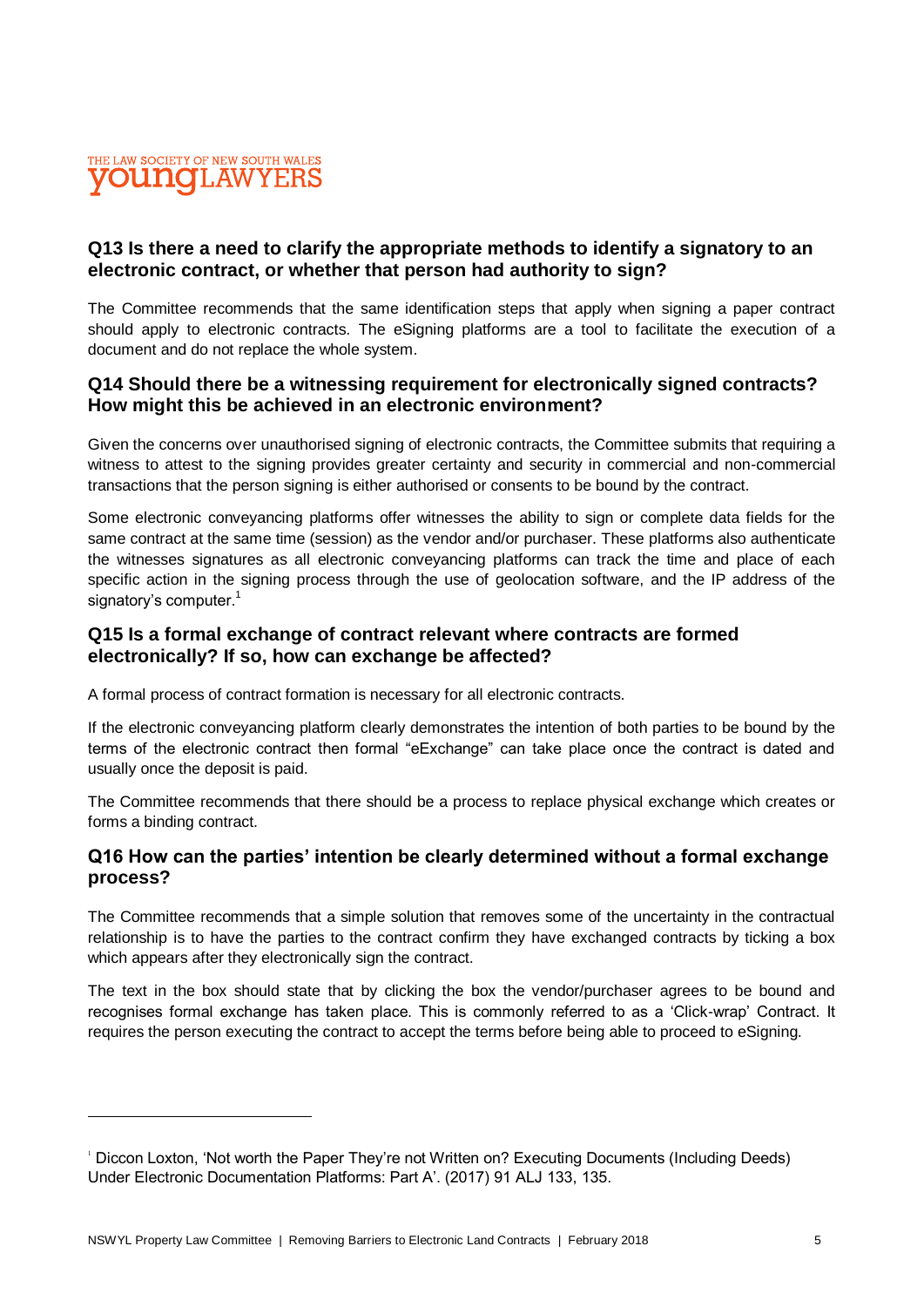#### THE LAW SOCIETY OF NEW SOUTH WALES ouno ILAWYEF

The process needs to be done in a manner providing reasonable prior notice to those entering the contract before the formation of the contract.<sup>2</sup>

#### **Q17 What protections can be implemented to ensure preliminary negotiations do not constitute a legally binding agreement?**

The Committee recommends that the same process should be followed as occurs during the wet-ink process. Upon eSigning of and electronic copy of the contract, exchange or formation should not be deemed to have occurred until:

- 1. all parties have signed,
- 2. the 10% deposit (or as otherwise agreed) has been paid, and
- 3. the contract has been dated.

#### **Q18 Should the law be clarified to enable a deed to be formed by electronic means? If so, should this relate to all deeds or limited only to those specifically relating to land transactions (such as options deeds)?**

The Committee recommends that the provisions of the *Electronic Transaction Act 2000* (Cth) should be amended to clarify that all documents that must be witnessed, including deeds and option deeds can be formed electronically. Any such amendment to the legislation should also address the current technical formalities that deeds must satisfy under law (sign, sealed and delivered and be made of paper, parchment or vellum).

These common law formalities are addressed by the effect of s 38 of the *Conveyancing Act 1919* (NSW), which provides for deemed sealing and eliminates the need for indenting and subsection 127(3) of the *Corporations Act 2001* (Cth), which provides that a corporation may execute a document as a deed if the document is expressed to be a deed and signed in accordance with s 127.

### **Q19 If the deed is to be executed electronically, what form of electronic signature is appropriate?**

The Committee recommends that if a deed is to be executed electronically then any electronic platform that allows for a party to sign in a specific place within the electronic instrument is an appropriate form of electronic signature for a deed. $3$ 

### **Q20 Should electronic signatures on deeds be witnessed?**

The Committee submits that all electronic signatures on deeds should be witnessed given the potential for technology-assisted identity theft. The Committee is concerned that without a witnessing requirement, these

<sup>2</sup> *Thornton v Shoe Lane Parking* [1971] 2 QB 163.

<sup>&</sup>lt;sup>3</sup> Diccon Loxton, 'Not Worth the Paper They're not written on? Executing Documents (Including Deeds) Under Electronic Documentation Platforms: Part B'; (2017) 91 ALJ 205, 215.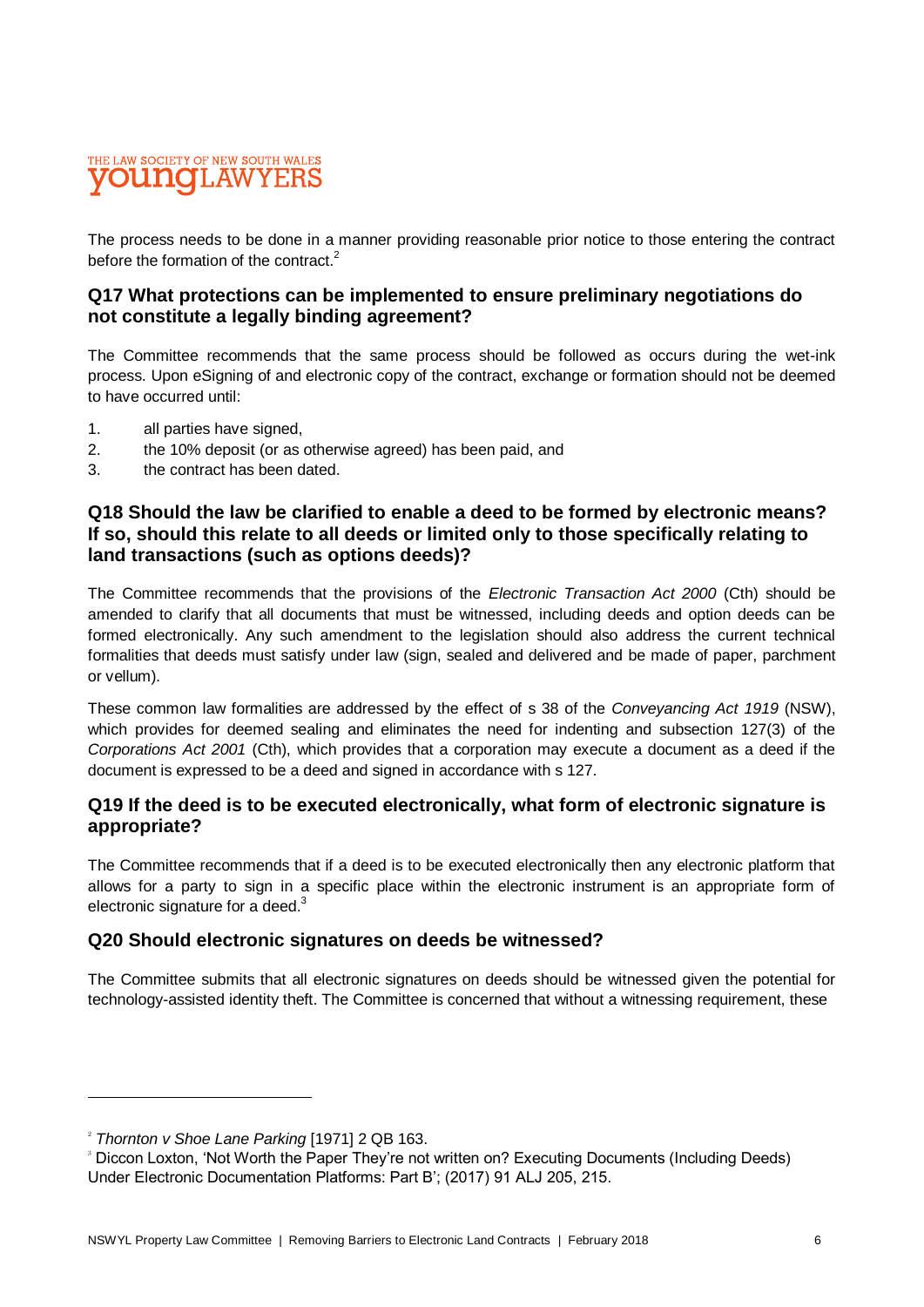#### THE LAW SOCIETY OF NEW SOUTH WALES punto 'LAW

risks are only exacerbated by systems such as PEXA that centralise the conveyancing process in one place.<sup>4</sup>

#### **Q20 A If so, how can a witness attest to a signature in an electronic environment?**

Any electronic conveyancing platform that allows:

- (1) a witness to see the act of execution, and
- (2) attest she has done so by signing the document with the appropriate attestation. $5$

The Committee recommends that further requirements for witness attestation should be necessary, such as having the witness present when the signatory is signing with full sight of the signatory screen keyboard, mouse, and pad.<sup>6</sup> Following this the witness would then add her attestation to the same electronic version as the signatory, by signing through the same platform.<sup>7</sup>

Some electronic conveyancing platforms allow for the above attestation process. Moreover, the majority of online eConveyancing platforms are structured in such a way so that each signature is entered in a specific order with each witness's signature being recorded to correspond with the appropriate attestation.

#### **Q20 B Should the witness be physically present when the signer signs, or can this be performed through video link? (such as Skype or Facetime) or other means?**

The Committee submits that the use of online video streaming technology such as Skype or Facetime is not an acceptable substitute or a replacement for the physical presence of a witness. The technology does not have the necessary controls to assist in proving the authenticity of the signatures made. Moreover, the Committee recommends that all technology should comply with ISO27001 Certification for storing data.

#### **Q21 Should the signatory be present when the witness signs?**

The Committee submits that good practice would dictate that the signatory be present when the witness signs the deed. As a matter of general principle, a signatory should always be present when the witness signs, whether a document is being executed in paper or electronically.

<sup>4</sup> Lynden Griggs, 'Consumer issues: It's a new day, it's a new dawn, it's a new life … PEXA, electronic conveyancing, and consumers' (2016) 6 Prop L Rev 117, 120.

<sup>5</sup> Diccon Loxton, 'Not worth the Paper they're not Written on? Executing Documents (Including Deeds) Under Electronic Documentation Platforms: Part A' (2017) 91 ALJ 133, 135.

 $\degree$  Ibid.

 $^7$  Ibid.